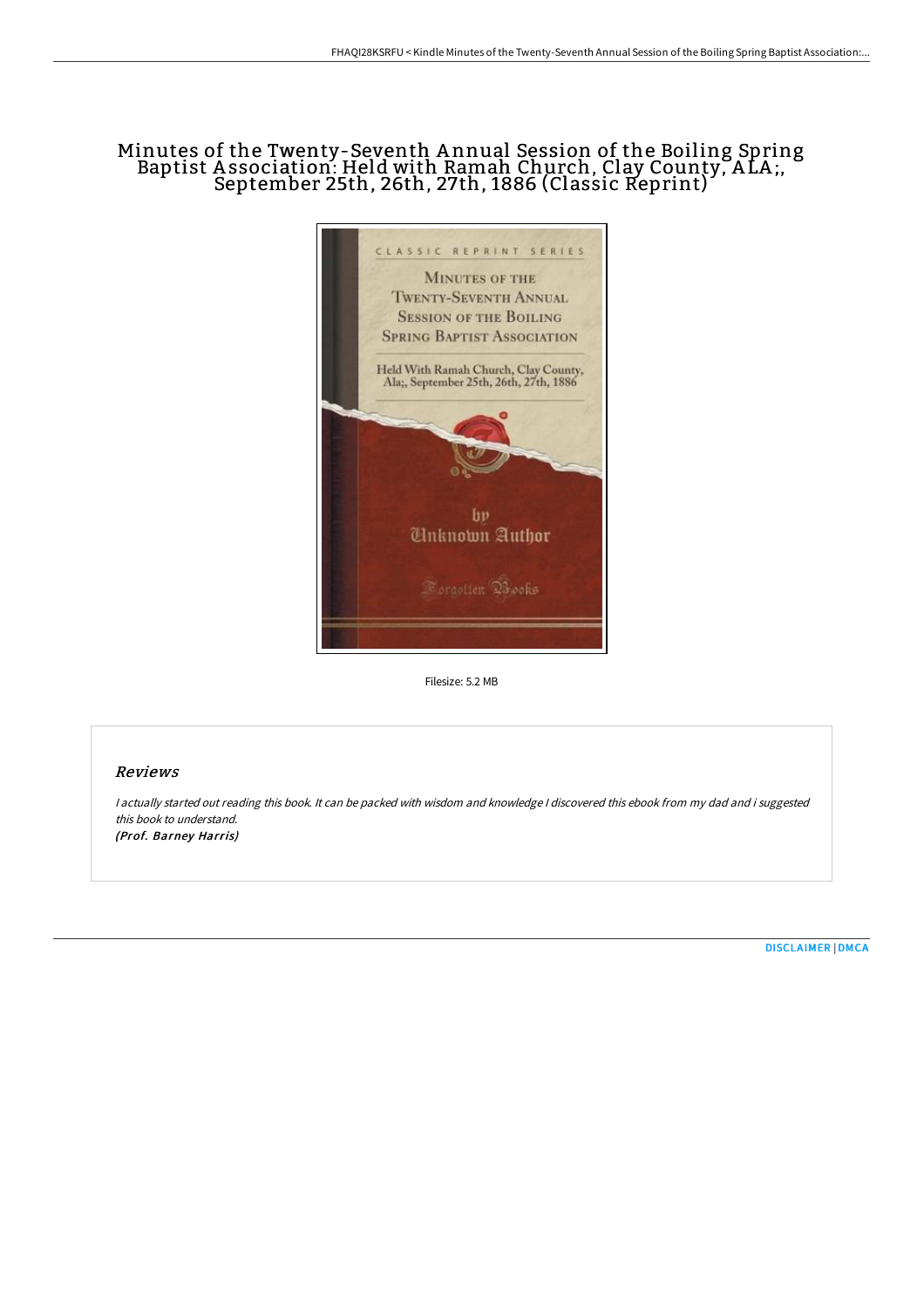### MINUTES OF THE TWENTY-SEVENTH ANNUAL SESSION OF THE BOILING SPRING BAPTIST ASSOCIATION: HELD WITH RAMAH CHURCH, CLAY COUNTY, ALA;, SEPTEMBER 25TH, 26TH, 27TH, 1886 (CLASSIC REPRINT)



Forgotten Books, United States, 2015. Paperback. Book Condition: New. 229 x 152 mm. Language: English . Brand New Book \*\*\*\*\* Print on Demand \*\*\*\*\*.Excerpt from Minutes of the Twenty-Seventh Annual Session of the Boiling Spring Baptist Association: Held With Ramah Church, Clay County, Ala;, September 25th, 26th, 27th, 1886 On Saturday, September 25, 1886, the Boiling Spring Baptist Association, according to previous arrangement, met in twenty-seventh annual session with the Baptist Church at Delta, Clay county, Alabama, at 11 o clock a.m. The introductory sermon was delivered by Rev. W.H. Preston, from Matth. 11:29, Take my yoke upon you, and learn of me, for I am meek and lowly in heart; and ye shall find rest unto your souls. After an intermission of one hour for refreshments, the body was called to order by the former Moderator. Rev. J. D. Quails, of the Cary Association, offered prayer. The Moderator requested Brethren F. M. Dempsey and E. F. Lester to receive, and Brethren A. J. Preston, A. R. Stephens and W. M. Garrett to read the church letters. The committee on Devotional Services reported that Rev. J. W. Stephens and Bro. Jackson Moore would preach at the church at two o clock p.m. About the Publisher Forgotten Books publishes hundreds of thousands of rare and classic books. Find more at This book is a reproduction of an important historical work. Forgotten Books uses state-of-the-art technology to digitally reconstruct the work, preserving the original format whilst repairing imperfections present in the aged copy. In rare cases, an imperfection in the original, such as a blemish or missing page, may be replicated in our edition. We do, however, repair the vast majority of imperfections successfully; any imperfections that remain are intentionally left to preserve the state of such historical works.

Read Minutes of the [Twenty-Seventh](http://techno-pub.tech/minutes-of-the-twenty-seventh-annual-session-of-.html) Annual Session of the Boiling Spring Baptist Association: Held with Ramah Church, Clay County, ALA;, September 25th, 26th, 27th, 1886 (Classic Reprint) Online Download PDF Minutes of the [Twenty-Seventh](http://techno-pub.tech/minutes-of-the-twenty-seventh-annual-session-of-.html) Annual Session of the Boiling Spring Baptist Association: Held with Ramah Church, Clay County, ALA;, September 25th, 26th, 27th, 1886 (Classic Reprint)